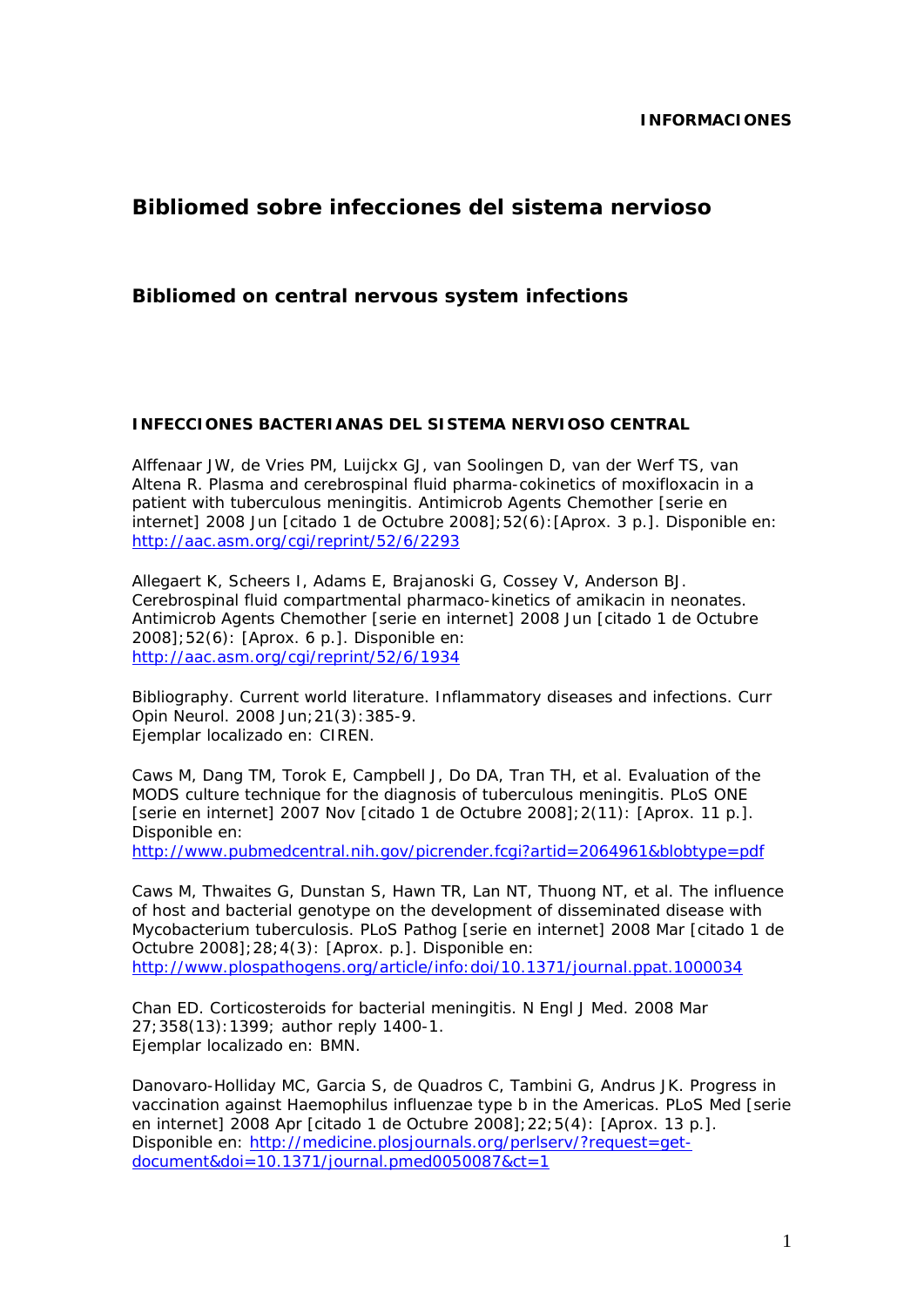Hernández-Hernández MA, Ballesteros-Sanz MA, Gutiérrez-Cuadra M, González-Fernández C, Martín-Líez R, Hernández-Hernández JL. Analysis of subdural intracraneal empyemas in a third level hospital. Rev Neurol. 2008 Mar 16- 31;46(6):336-9. Ejemplar localizado en: INN.

Kumar GS, Raj PM, Chacko G, Lalitha MK, Chacko AG, Rajshekhar V. Cranial melioidosis presenting as a mass lesion or osteomyelitis. J Neurosurg. 2008 Feb;108(2):243-7.

Ejemplar localizado en: CIREN, INN.

Lee SI, Park JH, Kim JH. Paradoxical progression of intracranial tuberculomas and anterior cerebral artery infarction. Neurology. 2008 Jul 1;71(1):68. Ejemplar localizado en: CIREN.

Lewis RF, Kisakye A, Gessner BD, Duku C, Odipio JB, Iriso R, et al. Action for child survival: elimination of *Haemophilus influenzae* type b meningitis in Uganda. Bull World Health Organ. 2008 Apr;86(4):292-301. Ejemplar localizado en: BMN.

Martínez E, Geffner-Sclarsky D, Rodríguez D, Vilar C, Pérez T. Paraparesis developed during treatment for tuberculous meningitis. Rev Neurol. 2008 Mar 16- 31;46(6):379-80. Ejemplar localizado en: INN.

Martins ER, Florindo C, Martins F, Aldir I, Borrego MJ, Brum L, et al. Streptococcus agalactiae serotype Ib as an agent of meningitis in two adult nonpregnant women. J Clin Microbiol [serie en internet] 2007 Nov [citado 1 de Octubre 2008];45(11):3850-2 [Aprox 3. p.]. Disponible en: http://jcm.asm.org/cgi/reprint/45/11/3850

Mongelluzzo J, Mohamad Z, Ten Have TR, Shah SS. Corticosteroids and mortality in children with bacterial meningitis. JAMA. 2008 May 7;299(17):2048-55. Ejemplar localizado en: BMN.

Murakami S, Takeno M, Oka H, Ueda A, Kurokawa T, Kuroiwa Y, Ishigatsubo Y. Diagnosis of tuberculous meningitis due to detection of ESAT-6-specific gamma interferon production in cerebrospinal fluid enzyme-linked immunospot assay. Clin Vaccine Immunol [serie en internet] 2008 May [citado 1 de Octubre 2008];15(5): [Aprox 3. p.]. Disponible en: http://cvi.asm.org/cgi/reprint/15/5/897

Ong CW, Hsu LY, Tambyah PA. Corticosteroids for bacterial meningitis. N Engl J Med. 2008 Mar 27;358(13):1399-400; author reply 1400-1. Ejemplar localizado en: BMN.

Plested JS, Granoff DM.Vaccine-induced opsonophagocytic immunity to Neisseria meningitidis group B. Clin Vaccine Immunol [serie en internet] 2008 [citado 1 de Octubre 2008]; 2008 May;15(5):[Aprox. 6 p.]. Disponible en: http://cvi.asm.org/cgi/reprint/15/5/799

Roine I, Peltola H, Fernández J, Zavala I, González Mata A, et al. Influence of admission findings on death and neurological outcome from childhood bacterial meningitis. Clin Infect Dis. 2008 Apr 15;46(8):1248-52. Ejemplar localizado en: IMT-PK.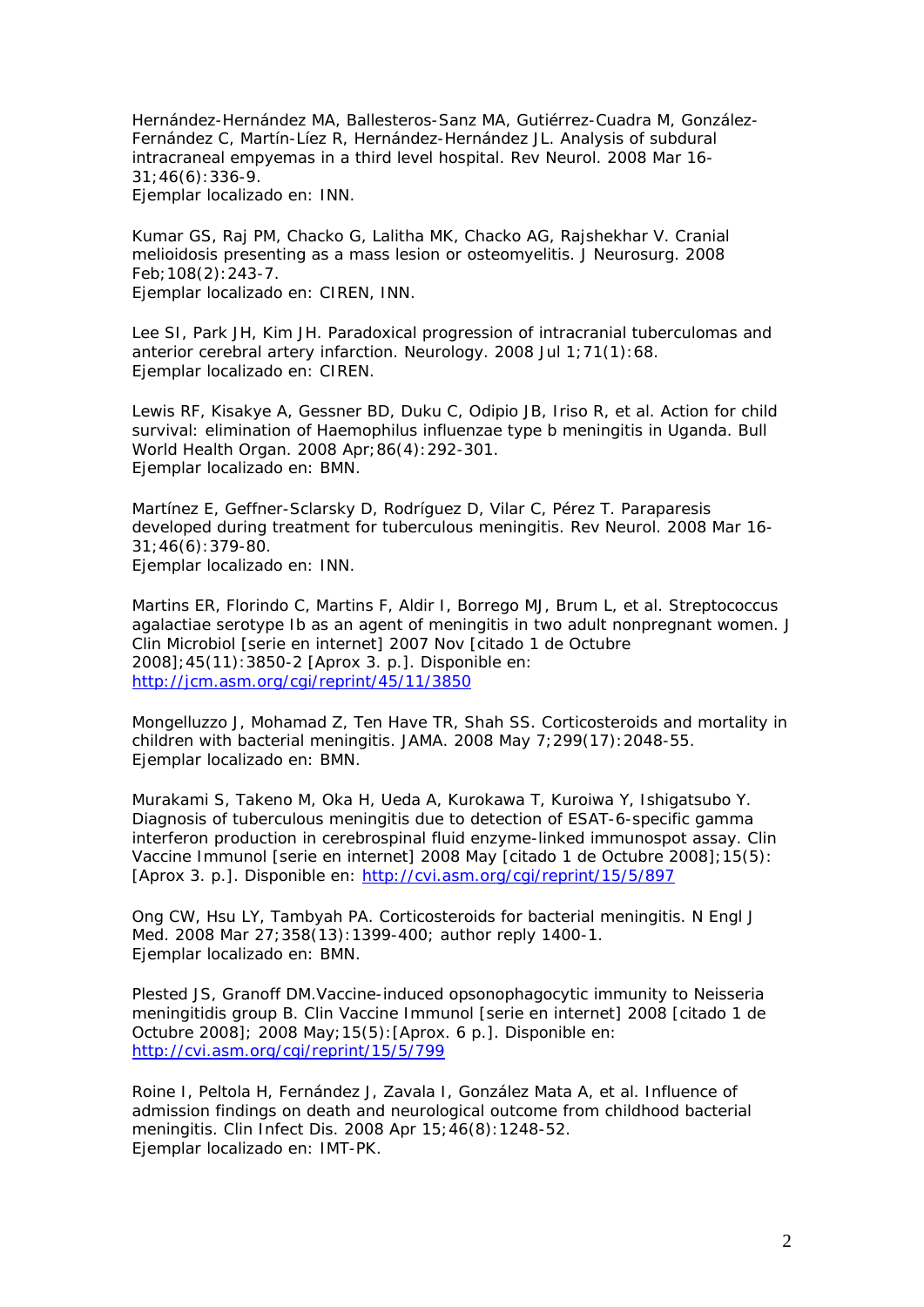Rose CE 3rd, Brown JM, Fisher JF. Brain abscess caused by Streptomyces infection following penetration trauma: case report and results of susceptibility analysis of 92 isolates of Streptomyces species submitted to the CDC from 2000 to 2004. J Clin Microbiol [serie en internet] 2008 Feb [Citado 1 de Octubre 2008];46(2):821- 3:[Aprox 3 p.]. Disponible en: http://jcm.asm.org/cgi/reprint/46/2/821

Rupprecht TA, Koedel U, Fingerle V, Pfister HW. The pathogenesis of lyme neuroborreliosis: from infection to inflammation. Mol Med [serie en internet] 2008 Mar-Apr [citado 1 de Octubre 2008];14(3-4):[Aprox.40 p.]. Disponible en: http://www.pubmedcentral.nih.gov/picrender.fcgi?artid=2148032&blobtype=pdf

Shah A, Lettieri CJ. Fulminant meningococcal sepsis in a woman with previously unknown hyposplenism. Medscape J Med [serie en internet] 2008 Feb [citado 1 de Octubre 2008];13;10(2): [Aprox. 18 p.]. Disponible en: http://www.pubmedcentral.nih.gov/articlerender.fcgi?tool=pubmed&pubmedid=18 382706

Siberry GK, McMillan JA. Corticosteroids for bacterial meningitis. N Engl J Med. 2008 Mar 27;358(13):1400; author reply 1400-1. Ejemplar localizado en: BMN.

Talà A, De Stefano M, Bucci C, Alifano P. Reverse transcriptase-PCR differential display analysis of meningococcal transcripts during infection of human cells: upregulation of priA and its role in intracellular replication. BMC Microbiol [serie en internet] 2008 Jul [Citado 1 de Octubre 2008];8:[Aprox. 45 p.]. Disponible en: http://www.pubmedcentral.nih.gov/articlerender.fcgi?tool=pubmed&pubmedid=18 664272

#### **INFECCIONES FÚNGICAS DEL SISTEMA NERVIOSO CENTRAL**

Kisenge PR, Hawkins AT, Maro VP, McHele JP, Swai NS, Mueller A, Houpt ER. Low CD4 count plus coma predicts cryptococcal meningitis in Tanzania. BMC Infect Dis [serie en internet] 2007 [citado 1 de Octubre 2008];7:[Aprox. 5 p.]. Disponible en: http://www.biomedcentral.com/content/pdf/1471-2334-7-39.pdf

Scully EP, Baden LR, Katz JT. Fungal brain infections. Curr Opin Neurol. 2008 Jun;21(3):347-52. Ejemplar localizado en: CIREN.

Fishman JA, Gonzalez RG, Branda JA. Case records of the Massachusetts General Hospital. Case 11-2008. A 45-year-old man with changes in mental status after liver transplantation. N Engl J Med. 2008 Apr 10;358(15):1604-13. Ejemplar localizado en: BMN.

Naik-Mathuria B, Roman-Pavajeau J, Leleux TM, Wall MJ Jr. A 29-year-old immunocompetent man with meningitis and a large pulmonary mass. Chest. 2008 Apr;133(4):1030-3. Ejemplar localizado en: BMN.

Cruz-Cosme C de la, Ojeda-Burgos G, García-Casares N, Hamad-Cueto O, Ruiz-Morales J. Diagnosis of cerebral aspergillosis by neuro-imaging. Rev Neurol. 2008 Mar 1-15;46(5):318.

Ejemplar localizado en: INN.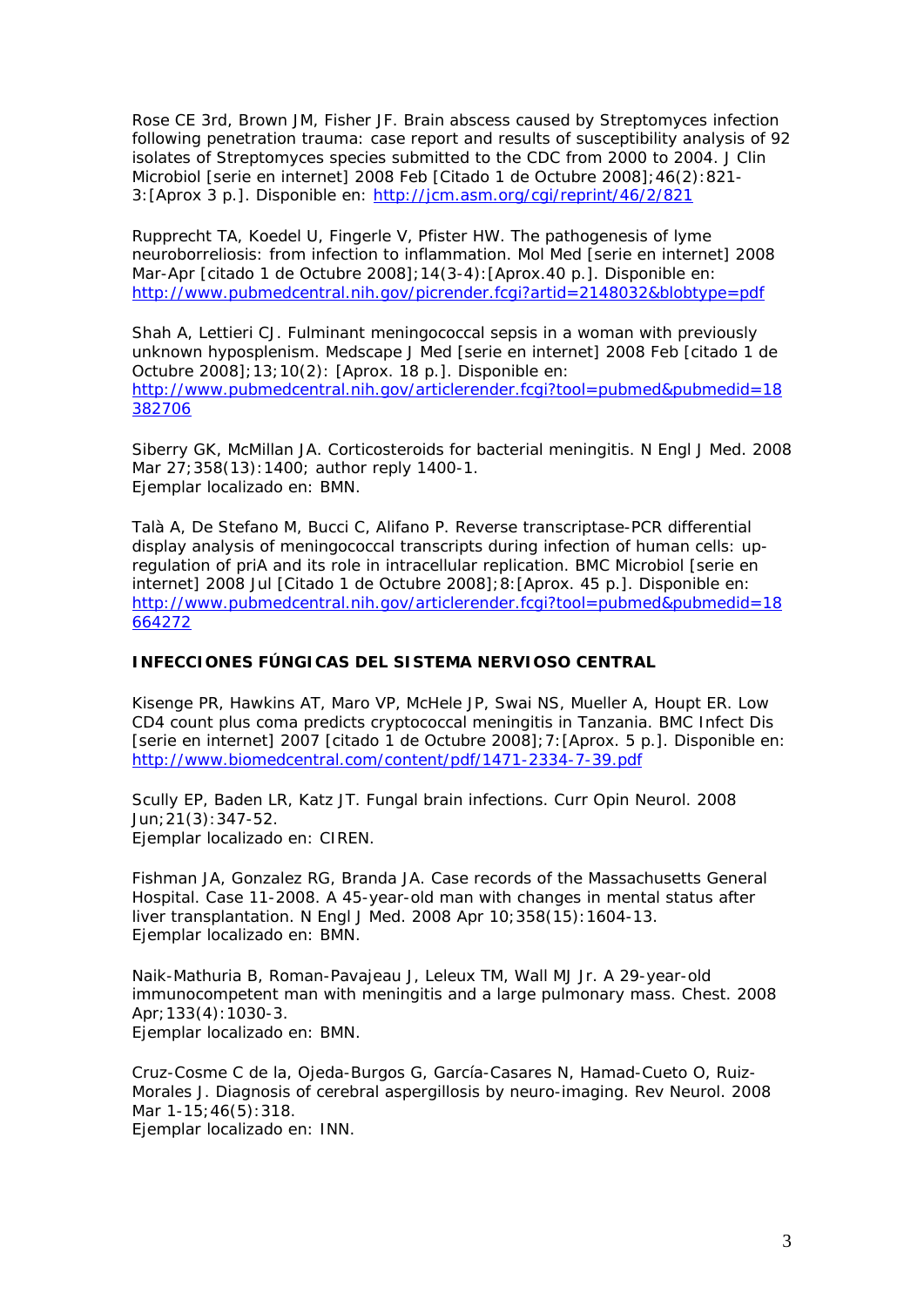Safdieh JE, Mead PA, Sepkowitz KA, Kiehn TE, Abrey LE. Bacterial and fungal meningitis in patients with cancer. Neurology. 2008 Mar 18;70(12):943-7. Ejemplar localizado en: CIREN, INN.

Scozzafava J, Block H, Asdaghi N, Siddiqi ZA. Teaching NeuroImage: cryptococcal brain pseudocysts in an immunocompetent patient. Neurology. 2007 Aug 28;69(9):E6-7. Ejemplar localizado en: CIREN, INN.

Freudenstein D, Koerbel A, Beschorner R, Tatagiba M. Successful treatment of aspergillus granuloma involving the cavernous sinus and the middle fossa by using surgery and voriconazole. Case illustration. J Neurosurg. 2007 Mar;106(3):511. Ejemplar localizado en: CIREN.

Paniago AM, de Oliveira PA, Aguiar ES, Aguiar JI, da Cunha RV, Leme LM, et al. Neuroparacoccidioidomycosis: analysis of 13 cases observed in an endemic area in Brazil. Trans R Soc Trop Med Hyg. 2007 Apr;101(4):414-20. Ejemplar localizado en: IMT-PK.

#### **INFECCIONES PARASITARIAS DEL SISTEMA NERVIOSO CENTRAL**

Burgos JM, Begher S, Silva HM, Bisio M, Duffy T, Levin MJ, et al. Molecular identification of Trypanosoma cruzi I tropism for central nervous system in Chagas reactivation due to AIDS. Am J Trop Med Hyg. 2008 Feb;78(2):294-7. Ejemplar localizado en: IMT-PK.

Bustos JA, Montoya E, Garcia HH. Cysticercosis Working Group in Peru. Residual brain calcifications in neurocysticercosis. Am J Trop Med Hyg. 2008 Mar;78(3):363. Ejemplar localizado en: IMT-PK.

Castilho-Pelloso MP, Falavigna DL, Falavigna-Guilherme AL. Suspected acute toxoplasmosis in pregnant women. Rev Saude Publica. 2007 Feb;41(1):27-34. Ejemplar localizado en: BMN.

Devine MJ, Wilkinson PA, Doherty JF, Jarman PR. Neuroschistosomiasis presenting as brainstem encephalitis. Neurology. 2008 Jun 3;70(23):2262-4. Ejemplar localizado en: CIREN.

Cervantes-Sandoval I, de Serrano-Luna JJ, Tapia-Malagán JL, Pacheco-Yápez J, Silva-Olivares A, et al. Characterization of Naegleria fowleri strains isolated from human cases of primary amoebic meningoencephalitis in Mexico. Rev Invest Clin. 2007 Sep-Oct;59(5):342-7.

Ejemplar localizado en: CPICM-CF, CPICM-SS.

Diazgranados-Sánchez JA, Barrios-Arrazola G, Costa JL, Urbano-Pabon J, Pinzón-Bedoya J. Ivermectin as a therapeutic alternative in neurocysticercosis that is resistant to conventional pharmacological treatment. Rev Neurol. 2008 Jun 1- 15;46(11):671-4.

Ejemplar localizado en: CIREN, CPICM-T, HPD-HOL.

Francischetti IM. Does activation of the blood coagulation cascade have a role in malaria pathogenesis? Trends Parasitol. 2008 Jun;24(6):258-63. Ejemplar localizado en: IMT-PK.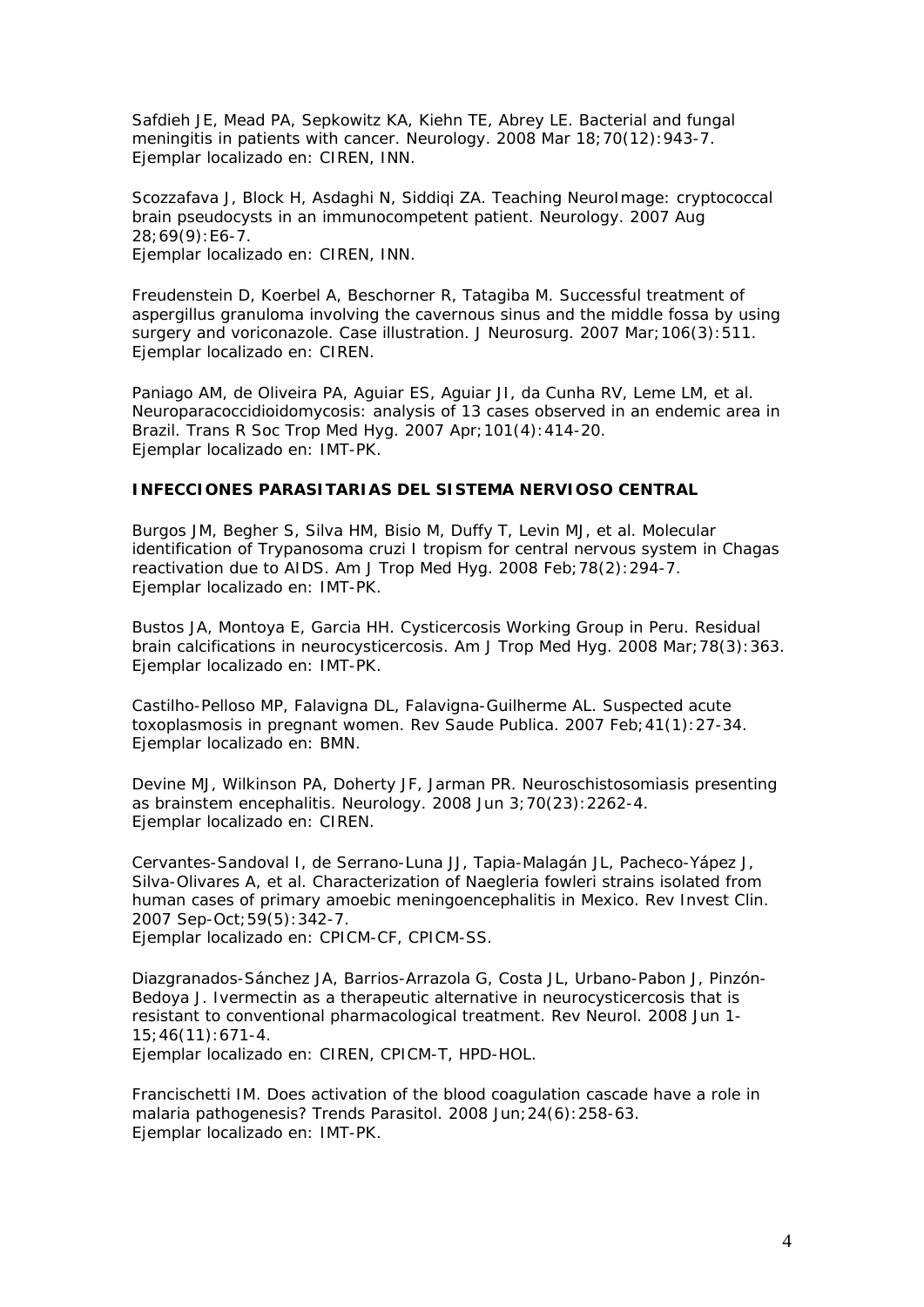Freeman K, Tan HK, Prusa A, Petersen E, Buffolano W, Malm G, et al. Toxoplasmosis. Predictors of retinochoroiditis in children with congenital toxoplasmosis: European, prospective cohort study. Pediatrics. 2008 May;121(5):1215-22. Ejemplar localizado en: BMN.

Garcia HH, Gonzalez I, Mija L. Cysticercosis Working Group in Peru. Neurocysticercosis uncovered by single-dose albendazole. N Engl J Med. 2007 Mar 22;356(12):1277-8. Ejemplar localizado en: BMN.

Idro R, Ndiritu M, Ogutu B, Mithwani S, Maitland K, Berkley J, et al. Burden, features, and outcome of neurological involvement in acute falciparum malaria in Kenyan children. JAMA. 2007 May 23;297(20):2232-40. Ejemplar localizado en: BMN.

John CC, Panoskaltsis Mortari A, Opoka RO, Park GS, Orchard PJ, Jurek AM, et al. Cerebrospinal fluid cytokine levels and cognitive impairment in cerebral malaria. Am J Trop Med Hyg. 2008 Feb;78(2):198-205. Ejemplar localizado en: IMT-PK.

Katabarwa M, Lakwo T, Habumogisha P, Richards F, Eberhard M. Could neurocysticercosis be the cause of "onchocerciasis-associated" epileptic seizures? Am J Trop Med Hyg. 2008 Mar;78(3):400-1. Ejemplar localizado en: IMT-PK.

Makinson A, Morales RJ, Basset D, Bouchaud O, Verdon R, Hosseini H, et al. Diagnostic approaches to imported schistosomal myeloradiculopathy in travelers. Neurology. 2008 Jul 1;71(1):66-7. Ejemplar localizado en: CIREN.

Martinelli P, Agangi A, Maruotti GM. Screening for toxoplas-mosis in pregnancy. Lancet. 2007 Mar 10;369(9564):823-4. Ejemplar localizado en: BMN.

Marx C, Lin J, Masruha MR, Rodrigues MG, da Rocha AJ, Vilanova LC, et al. Toxocariasis of the CNS simulating acute disseminated encephalomyelitis. Neurology. 2007 Aug 21;69(8):806-7. Ejemplar localizado en: CIREN, INN.

May J, Evans JA, Timmann C, Ehmen C, Busch W, Thye T, et al. Hemoglobin variants and disease manifestations in severe falciparum malaria. JAMA. 2007 May 23;297(20):2220-6. Ejemplar localizado en: BMN.

Mazzola A, Casuccio A, Romano A, Schimmenti MG, Titone L, Di Carlo P. Diagnostic problems and postnatal follow-up in congenital toxoplasmosis. Minerva Pediatr. 2007 Jun;59(3):207-13. Ejemplar localizado en: BMN.

Prasad A, Prasad KN, Yadav A, Gupta RK, Pradhan S, Jha S, et al. Lymphocyte transformation test: a new method for diagnosis of neurocysticercosis. Diagn Microbiol Infect Dis. 2008 Jun;61(2):198-202. Ejemplar localizado en: IMT-PK.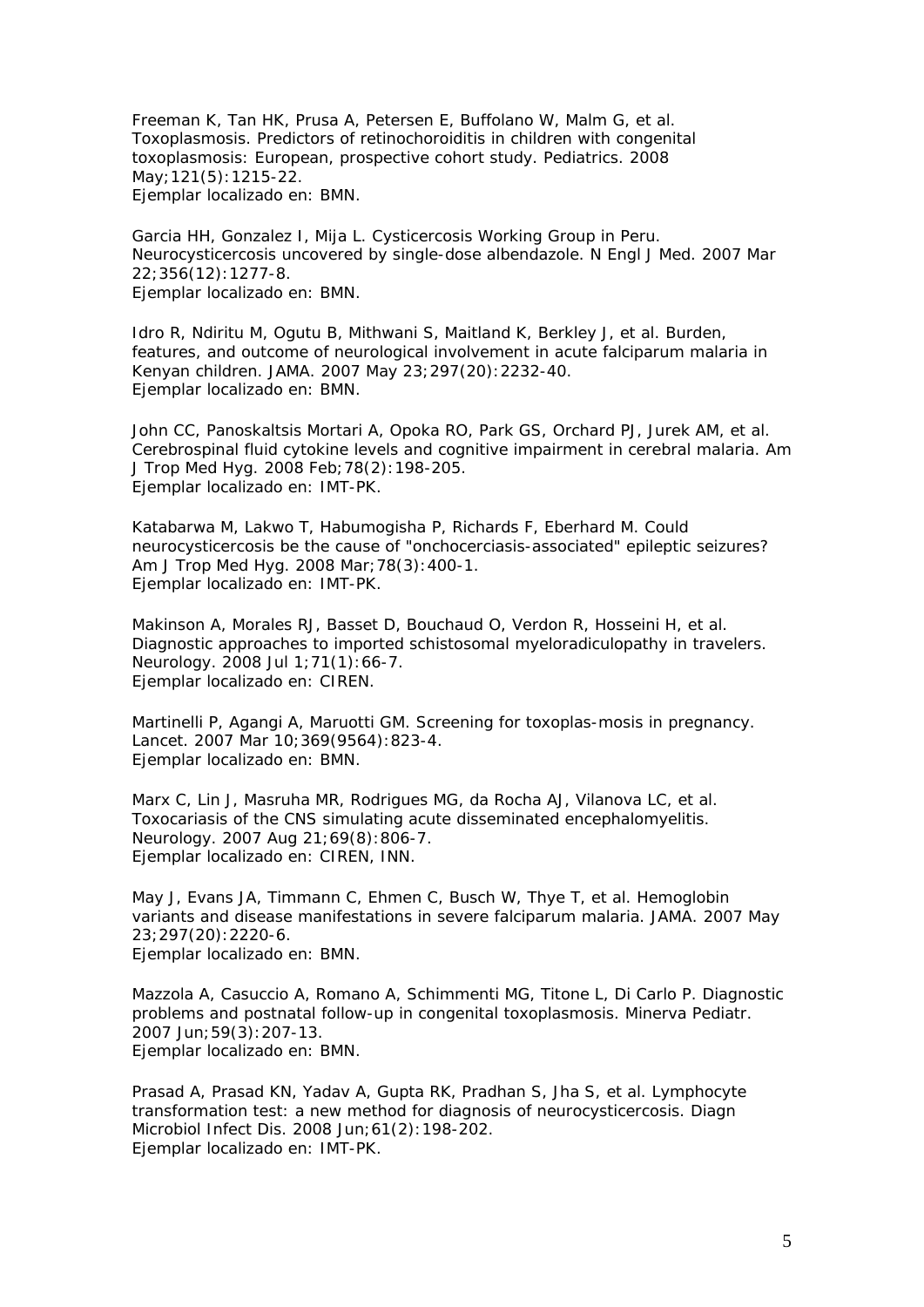Ramsewak S, Gooding R, Ganta K, Seepersadsingh N, Adesiyun AA. Seroprevalence and risk factors of Toxoplasma gondii infection among pregnant women in Trinidad and Tobago. Rev Panam Salud Pública. 2008 Mar;23(3):164-70. Ejemplar localizado en: ICBP-VG.

Rossi G. Neurological involvement in acute falciparum malaria in Kenyan children. JAMA. 2007 Sep 19;298(11):1274. Ejemplar localizado en: BMN.

Singhi P, Mahajan V, Khandelwal NK. Sudden-onset ptosis caused by midbrain neurocysticercosis in 2 children. J Child Neurol. 2008 Mar;23(3):334-7. Epub 2008 Jan 11. Ejemplar localizado en: CIREN.

SYROCOT (Systematic Review on Congenital Toxoplasmosis) study group, Thiábaut R, Leproust S, Cháne G, Gilbert R. Effectiveness of prenatal treatment for congenital toxoplasmosis: a meta-analysis of individual patients'data. Lancet. 2007 Jan 13;369(9556):115-22. Ejemplar localizado en: BMN.

Tan HK, Schmidt D, Stanford M, Tear-Fahnehjelm K, Ferret N, Salt A, et al. (EMSCOT). Risk of visual impairment in children with congenital toxoplasmic retinochoroiditis. Am J Ophthalmol. 2007 Nov;144(5):648-53. Ejemplar localizado en: BMN.

Tsai HC, Chung LY, Chen ER, Liu YC, Lee SS, Chen YS, et al. Association of matrix metalloproteinase-9 and tissue inhibitors of metallopro-teinase-4 in cerebrospinal fluid with blood brain barrier dysfunction in patients with eosinophilic meningitis caused by Angiostrongylus cantonensis. Am J Trop Med Hyg. 2008 Jan;78(1):20-7. Ejemplar localizado en: IMT-PK.

### **ENFERMEDADES VIRALES DEL SISTEMA NERVIOSO CENTRAL**

Busch MP, Kleinman SH, Tobler LH, Kamel HT, Norris PJ, Walsh I, et al. Virus and antibody dynamics in acute west nile virus infection. J Infect Dis. 2008 Oct 1; 198(7):984-93.

Ejemplar localizado en: IMT-PK.

Centers for Disease Control and Prevention (CDC). Balamuthia amebic encephalitis. California, 1999-2007. MMWR Morb Mortal Wkly Rep. 2008 Jul 18;57(28):768- 71.[Aprox. 5 p.]. Disponible en:

http://web.ebscohost.com/ehost/pdf?vid=3&hid=107&sid=54a9a77e-9234-414a-96ab-70da1dfe7872%40sessionmgr102

De Luca A, Ammassari A, Pezzotti P, Cinque P, Gasnault J, Berenguer J, et al. Cidofovir in addition to antiretroviral treatment is not effective for AIDS-associated progressive multifocal leukoencephalopathy: a multicohort analysis. AIDS. 2008 Sep  $12:22(14):1759-67$ .

Ejemplar localizado en: IMT-PK.

Do people with West Nile virus infection eventually return to normal health? Ann Intern Med. 2008 Aug 19;149(4):I34. Ejemplar localizado en: BMN.